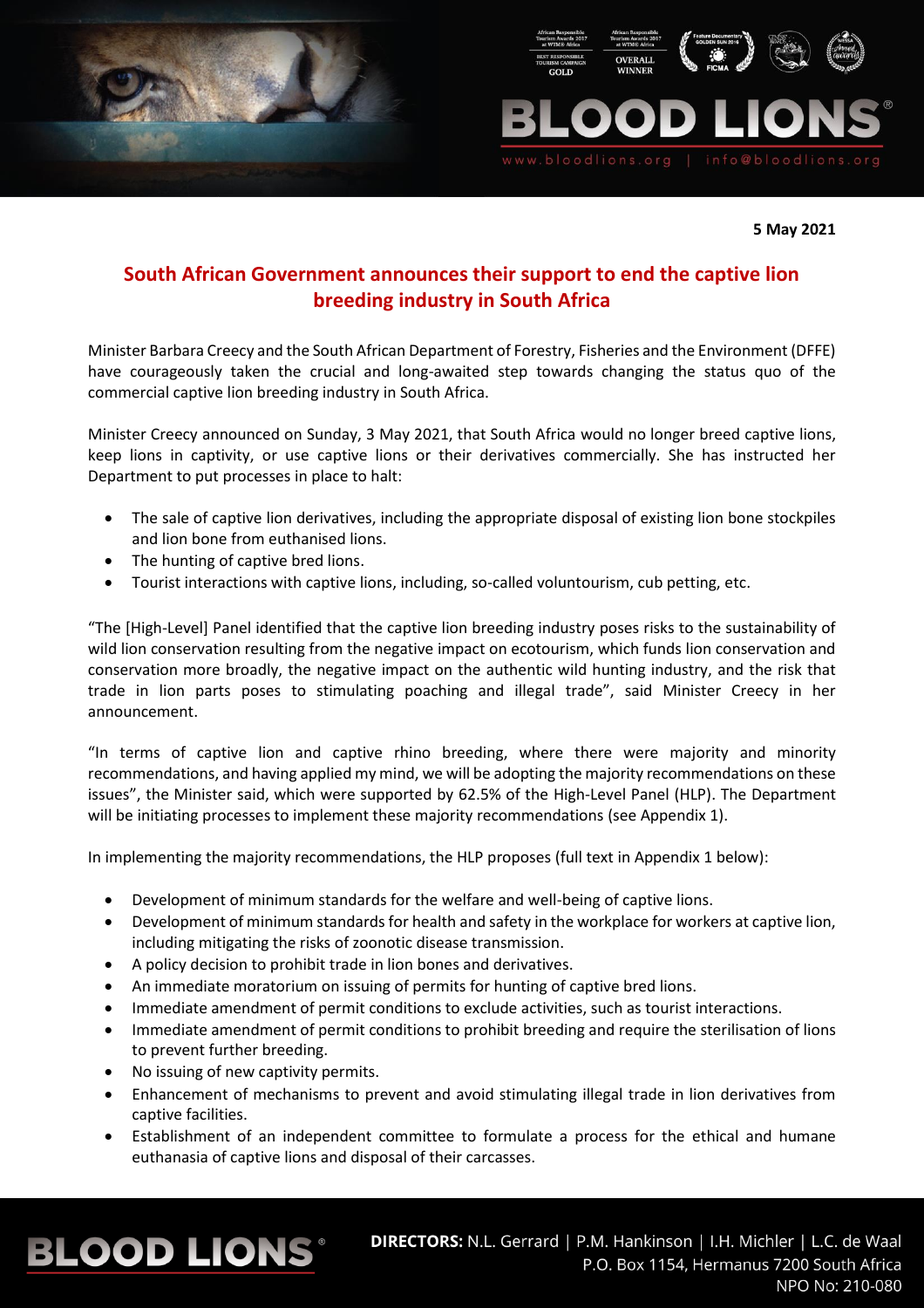



### **Blood Lions Position Statement**

The Blood Lions film and global campaign was launched in 2015 and has worked tirelessly to end this cruel and unethical industry and its spin-off activities. This announcement by Minister Barbara Creecy is highly significant and we commend the Minister in her decisive leadership to bringing an end to the commercial captive lion breeding industry. The Blood Lions team welcome the chance to play a role in assisting her, the various Departments and entities in the phasing out process to come.

We do however recognise that there may be grey areas in the HLP recommendations and proposed implementations (details in Appendix 1 below). We urge the Minister and her Department to be cognisant of such potential loopholes that could be utilised by the commercial captive lion breeding industry in continuing the various spin-off activities.

Given the considerable scale of farming and trade of captive lions in our country, the recommendations that came out of the HLP consultations concur with the views held amongst the global conservation community, welfare organisations, "ethical" hunting bodies and the general public, who all condemn the industry.

By implementing a ban on the use of captive lions and their derivatives, in conjunction with an immediate breeding ban and end to all activities involving captive bred lions, DFFE will effectively take the lead towards a more ethical and responsible South Africa. These are the first steps in shifting away from commodifying our wildlife, while moving towards a true "ecologically sustainable…use of natural resources", as described in Section 24 in the Bill of Rights of our Constitution.

Opposing this brutal industry has been a long journey and Blood Lions' ultimate goal has always been to end the captive lion breeding industry. After many setbacks, we sense an important change in attitude and we applaud the Minister, her department and the HLP.

Blood Lions congratulates the Minister on these bold steps and offer our full support in developing and implementing a responsible phase-out plan in order to ensure that the commercial predator breeding industry is successfully closed down in South Africa, once and for all.

## **Captive lion breeding industry status based on recent Blood Lions research**

- **Captive facilities**: The official statistic in 2019 was 366 facilities, but research indicates an estimated 450+ facilities, including 97 captive hunting facilities, 133 facilities open to public & offering interaction, 61 offering volunteering opportunities, and only 10 sanctuaries.
- **Number of captive lions**: The official statistic in 2019 was 7,979 lions in captivity, but research-based estimates are between 10,000-12,000 lions.
- **Tourism interactions**: Tourism activities that use captive lions for commercial gain include bottle feeding cubs, cub petting, 'pay to walk' with lions, selfie opportunities and volunteering.
- **Hunting Trophies**: South Africa exported **8,855** lion trophies under CITES between 2008-17 with the vast majority from the **captive lion population**. The top importing countries are USA, Spain, Russia, China and Canada.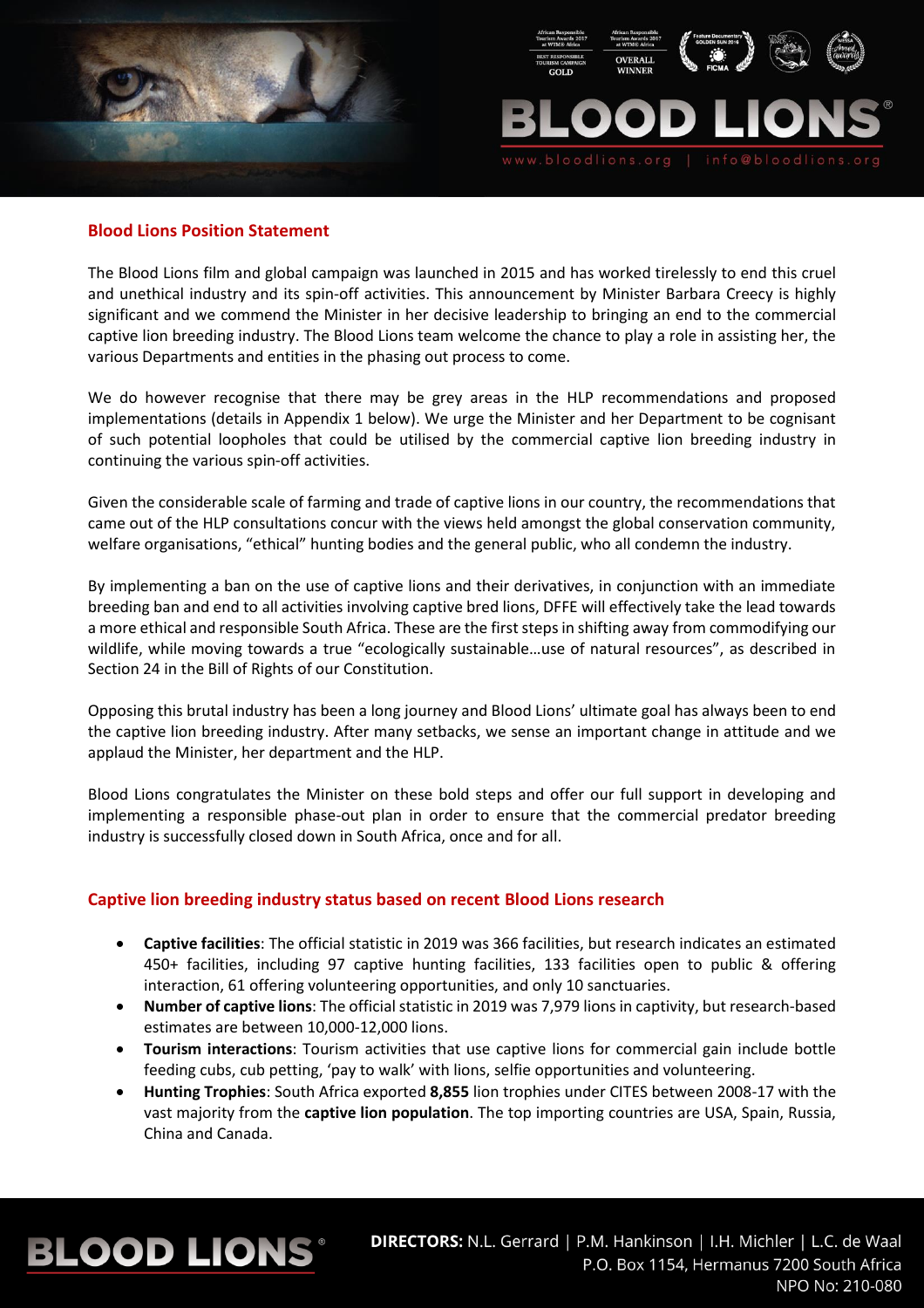



- **Lion bones**: South Africa exported **6,634** lion skeletons under CITES between 2008-17 weighing a total of about 70 tonnes, all from the captive lion population. Top 3 importing countries are Lao People's Democratic Republic (48%), Vietnam (44%) and Thailand (5%).
- **Live exports**: South Africa exported **1,895** live lions under CITES between 2008-17 (95% captive bred) for zoos and breeders overseas with China, Thailand, United Arab Emirates, Pakistan and Vietnam as the top importing countries.
- **Zoonosis research**: A peer-reviewed paper on [African Lions and Zoonotic Diseases: Implications for](https://www.mdpi.com/2076-2615/10/9/1692)  [Commercial Lion Farms in South Africa](https://www.mdpi.com/2076-2615/10/9/1692) was adopted by the HLP. This joint World Animal Protection and Blood Lions research identified 63 pathogens associated with wild and captive lions and 23 human diseases that can potentially be transmitted from lions to people. The paper has also been developed into a popular science document ["Unpacking the Sick 5"](http://bloodlions.org/wp-content/uploads/2021/04/The-Sick-5-Campaign-Document.pdf).
- **Animal welfare research**: A research paper called "Welfare Challenges Relating to Commercial Captive Lion Breeding in South Africa" has been submitted to the Journal Animal Welfare and is awaiting publication. This review of scientific literature identifies some of the main challenges associated with caring for lions in captivity. It also highlights the apparent lack of scientific research involving commercial breeding facilities in South Africa, where animals are housed in large numbers, subjected to intense breeding practises and have regular contact with people.
- **Industry gap analysis**: A research paper called "Ending Commercial Lion Farming in South Africa: A Gap Analysis Approach" has been submitted to the Journal Animals and is awaiting peer-review. Here we are using a "gap analysis" management tool to outline some of the key considerations necessary for a responsible and well-managed exit from the lion farming industry in South Africa.
- **SA Brand damage**: Over the years, significant brand damage has most likely been inflicted on South Africa's tourism and conservation reputations through negative media attention in media coverage involving this industry. To give an indication of the potential brand damage, from January to mid-November 2020, 397 pieces of national and international media coverage were published with the keywords canned hunting, captive lion breeding and/or lion bone trade. This generated an estimated circulation of 1 billion people and an advertising value equivalent of nearly ZAR 29 million.

## **More industry background can be found in the "Context" section in Appendix 1 below, excerpts taken from the HLP Recommendations report**.

## **More information:**

**BLOOD LIONS®** 

- Read the Minister's full speech [HERE.](https://www.environment.gov.za/speeches/creecy_releaseofhlpreport_pretoria)
- Download the Ministerial High-Level Panel report [HERE.](https://www.environment.gov.za/sites/default/files/reports/2020-12-22_high-levelpanel_report.pdf)
- Read HLP industry context, outcomes and recommendations in Appendix 1 below.
- Watch the Blood Lions film [HERE.](https://bloodlions.org/watch-the-film/)
- Find more information on Blood Lions [HERE](https://bloodlions.org/) and YouthForLions [HERE.](https://youthforlions.org/)
- Follow Blood Lions o[n Facebook,](https://www.facebook.com/YouthForLions/) [Twitter](https://twitter.com/youthforlions) and [Instagram](https://www.instagram.com/bloodlionsofficial/) and YouthForLions on Facebook, Twitter and [Instagram.](https://www.instagram.com/youthforlions/)
- Watch Blood Lions YouTube channel [HERE.](https://www.youtube.com/channel/UCaTUI9LSR_6KVfKyBZlDcdg)

## DIRECTORS: N.L. Gerrard | P.M. Hankinson | I.H. Michler | L.C. de Waal P.O. Box 1154, Hermanus 7200 South Africa NPO No: 210-080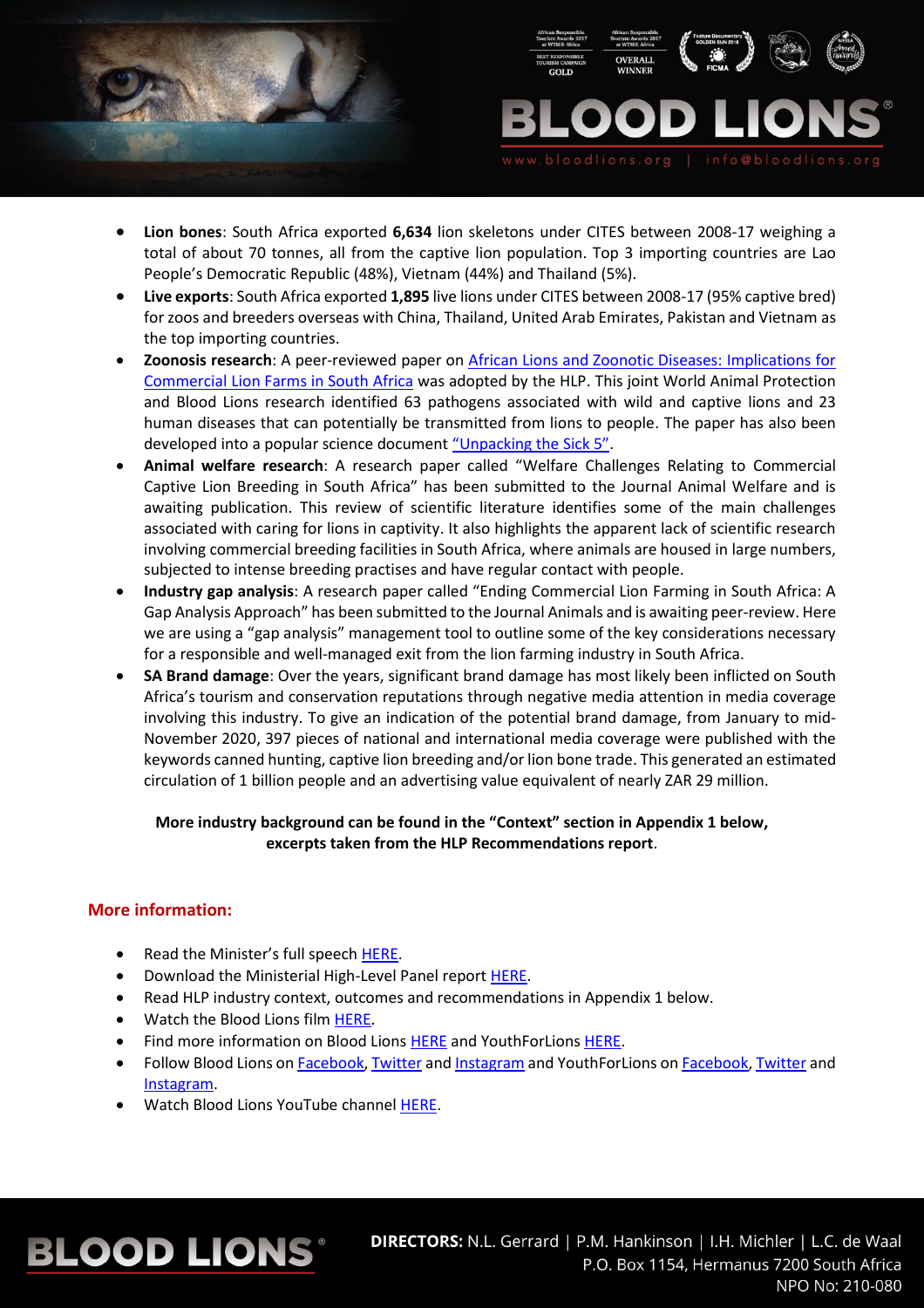



## **Appendix 1 – HLP Goals and Majority Recommendations for Captive Lions**

Below are excerpts from the HLP report pp 328-330.

## **Context:**

## **In respect of the breeding and keeping of captive lions in South Africa, the HLP recognises that –**

- The Parliamentary Portfolio Committee for Environment held a Colloquium on captive lion breeding for hunting in 2018, which resolved (reports No 167—2018) that "The Department of Environmental Affairs should as a matter of urgency initiate a policy and legislative review of Captive Breeding of Lions for hunting and Lion bone trade with a view to putting an end to this practice".
- Rewilding of captive lions is not feasible from conservation principles and captive breeding is currently not necessary for conservation purposes.
- The commercial lion business involving intensive and selective breeding, handling, canned hunting and bone and other derivative trade presents a threat to South Africa's reputation with associated political and economic risks including negative impacts on the broader photo-tourism market, and tourism to South Africa in general.
- The captive lion industry threatens South Africa's reputation as a leader in the conservation of wildlife, and as a country and destination with iconic wild lions, as the housing of wild or captive-bred lions is perceived as the domestication of this iconic species.
- There is a Lion non-detriment finding (NDF) that suggests that trade in captive trophies and captive live specimens and lion bones does not impact negatively on wild populations.
- The captive lion breeding and hunting industry presents a direct risk to the trophy hunting industry in terms of the hunting of wild lions and trophy hunting in general, and feeds the perception that we hunt farmed or semi-tame animals in SA.
- The captive lion industry provides very little economic activity benefiting a few relative to the other components of the sector, including relatively few jobs.
- The captive lion industry does not contribute meaningfully to transformation in South Africa.
- The captive lion industry does not contribute to the conservation of wild lions.
- The trade in lion derivatives poses major risks to wild lion populations in South Africa, including concerns raised by communities adjacent to Kruger National Park about increasing lion poaching in Kruger National Park, and, especially, wild populations in other countries with relatively low conservation funds to protect them.
- The trade in lion derivatives poses major risks to stimulating illegal trade, including through the laundering of poached parts.
- There are demonstrable (peer-reviewed) zoonotic risks associated with the intensive breeding and keeping of lions, which poses a high risk of an epidemic of existing or new zoonotic diseases, emerging in South Africa, and moving abroad; COVID-19 outbreaks have occurred in a number of animal species, including felids, with potential for mutation and back-infection to humans, and the World Organisation for Animal Health have listed lion as one of the species with a high susceptibility to infection.
- The captive lion industry does not represent ecological sustainable use.
- There is a presence of a large number of lions currently in captivity in many locations.
- There are major concerns over work conditions and safety of workers on lion farms.
- There are major concerns about the safety of tourists visiting these facilities and many attacks and fatalities have been reported.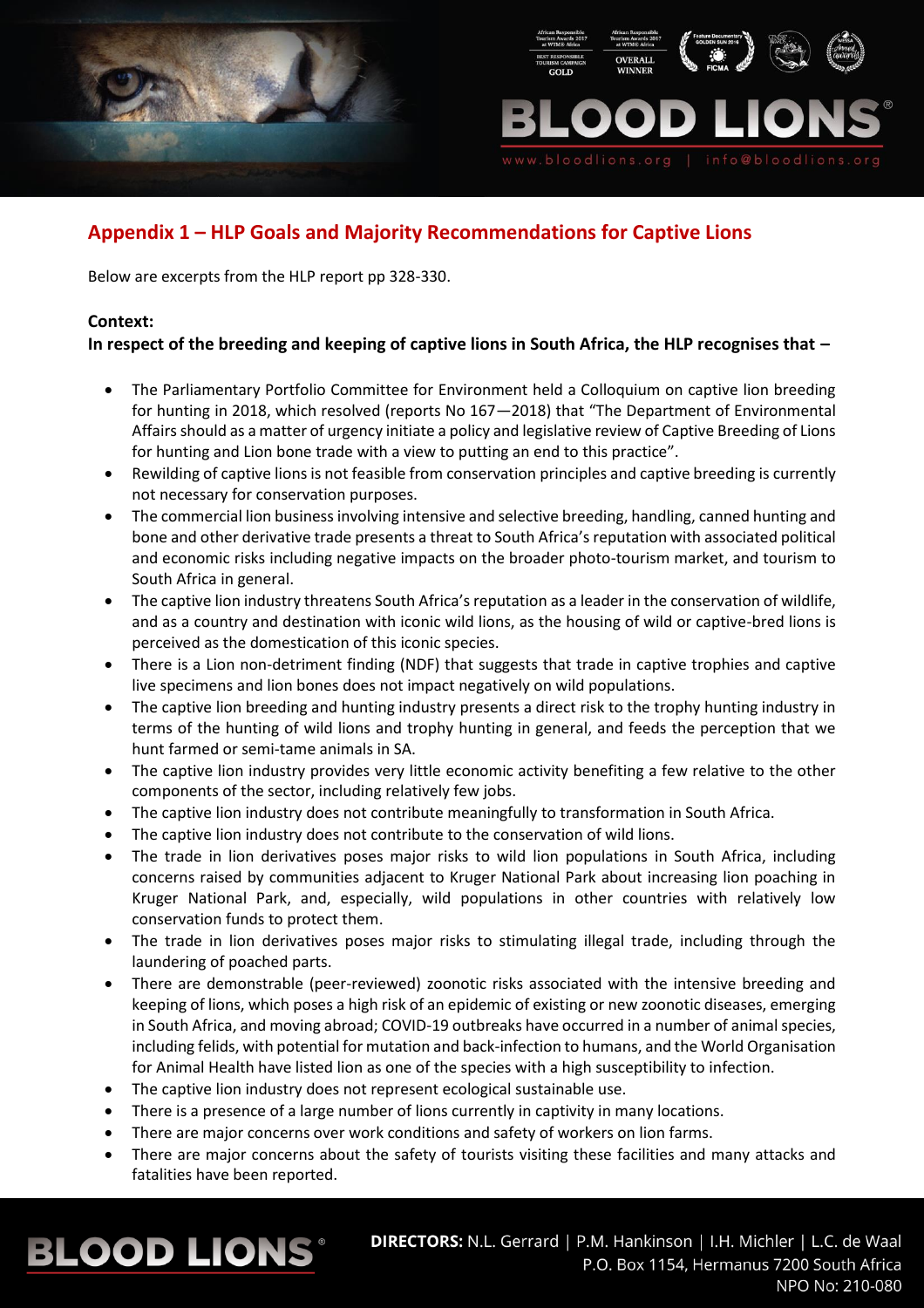



- Although some operators may implement acceptable standards of welfare, there are major welfare contraventions in the industry in general.
- Investors in captive lion breeding, keeping, and use through hunting, interaction tourism, derivative sales etc. do so at their own risk, as with investment in any novel or developing industry.
- An existing stockpile of lion bones is registered with the Department.
- There are risks to employment, economy, and to the lions themselves associated with an immediate ban on trade with captive lions and derivatives.

#### **Goal**

Given the above context, the majority of the HLP has agreed the following goal in respect of captive lions –

*South Africa does not captive breed lions, keep lions in captivity, or use captive lions or their derivatives commercially.* 

#### **Recommendations**

With a view to the achievement of the goal above, the majority of the HLP recommends the following -

*Minister puts in place a process to halt and reverse the domestication of our iconic lions, through captive lion keeping, breeding, and commercial use, putting in place ethical and humane procedures for euthanasia of existing captive lions;* 

and

*Minister puts in place policy decisions for an immediate halt to (1) the sale of captive lion derivatives, including the appropriate disposal of existing lion bone stockpiles and lion bone from euthanised lions, (2) the hunting of captive bred lions, and (3) tourist interactions with captive lions, including, so-called, 'voluntourism', cub petting, etc.* 

and

*The Minister engages with other Departments and the SETAs (Sector Education and Training Authority)* to identify mechanisms to protect employment of workers on captive lion facilities, including *redeployment to other components of the wildlife sector, repurposing/retraining, and/or incorporation into the agricultural sector.*

## **In implementing these recommendations, the majority of the HLP proposes -**

- That minimum standards for the welfare and well-being of captive lions for accredited zoos, rehabilitation centres, and sanctuaries are agreed through an independent process (role-players, regulatory authority) and included in permit conditions, for as long as facilities continue to hold captive lions.
- That minimum standards for health and safety in the workplace for workers at captive lion facilities are finalised and implemented, including mitigating the risks of the transmission of a pathogen from the captive lions to humans (zoonotic spill over).
- A policy decision to prohibit trade in lion derivatives implemented through, for example
	- o a zero quota as an interim measure, and
	- $\circ$  an immediate prohibition in terms of Section 57(2) of NEMBA because of the negative effect on wild lions in terms of poaching for body parts, and laundering of skeletons, and